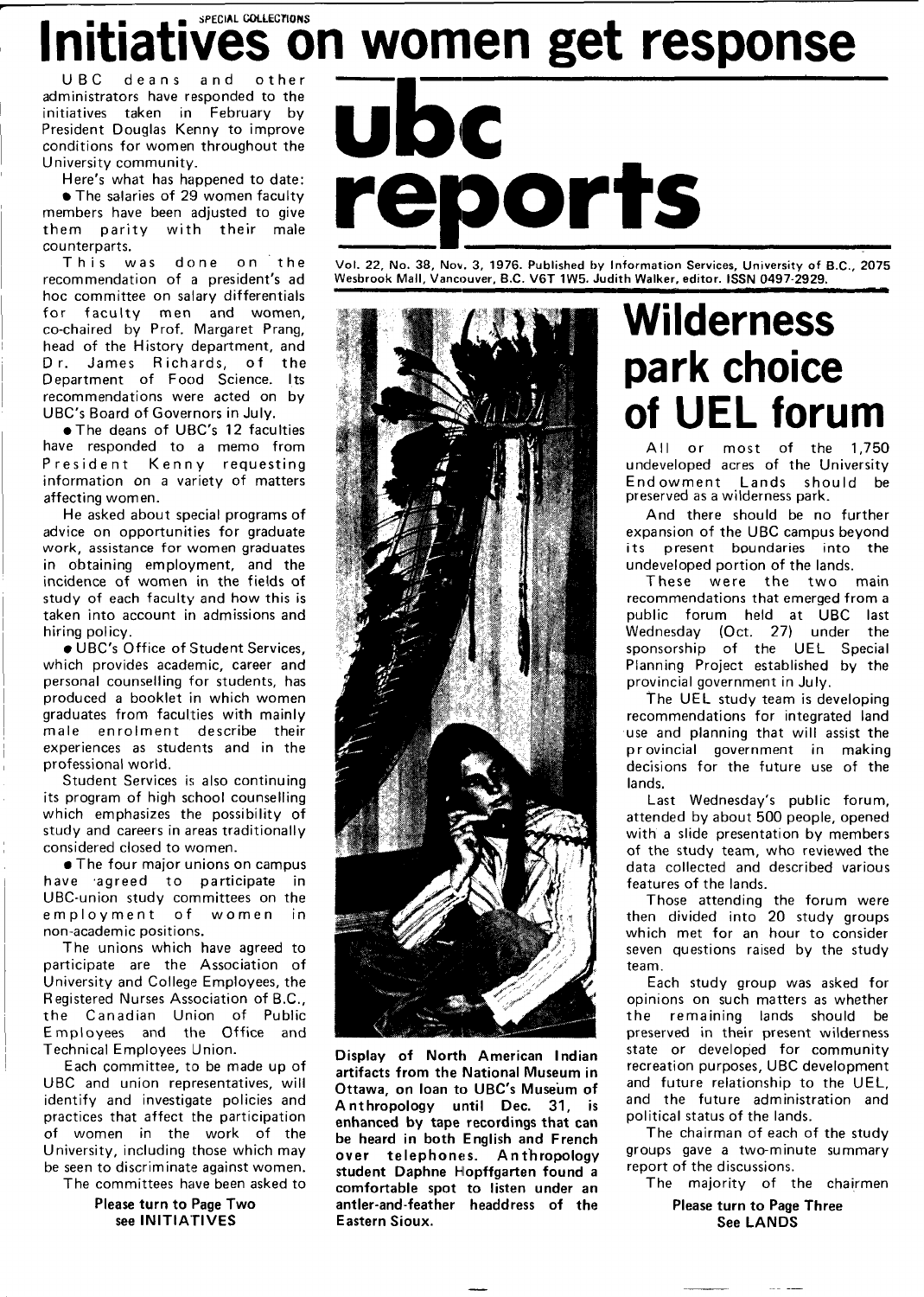#### **INITIATIVES Continued from Page One**

report to the University administration on any discriminatory practices so that policies may be amended or redeveloped.

The committees have also been asked to identify policies and practices which tend to support the equality of treatment of women in their relationship with the University for development of a UBC policy statement.<br>Prof.

Erich Vogt, UBC's vice-president for faculty and student affairs, said he was pleased with the positive way in which deans and other administrative heads had responded to President Kenny's initiatives.

He added: "However, it would be overly optimistic for anyone to expect that many of the problems in this area can be corrected overnight.

"I am very hopeful that the steps taken by the president's office will be fruitful and make a contribution to improving conditions for women, whether they be faculty, students or employees of the University."

Prof. Vogt said the memos from the deans are currently being reviewed by the president's office.

"It is certainly our intention to move quickly to implement suggestions made by the deans in response to the president's memo and to correct any problems brought to light by the UBC-union committees," he said^

The Student Services booklet, entitled Tinker, Tailor, Soldier, Sailor..., was produced over the summer by Cheryl Brown, one of the counsellors in the office.

Five thousand copies of the booklet were distributed to all B.C. secondary schools, where they have been very well received, said Dick Shirran, director of Student Services.

"The purpose of the publication," Ms. Brown told UBC Reports, "is to develop an awareness among women of the career opportunities that exist for them. We couldn't include graduates from every faculty and school in the University, so we settled on those in which women last year

## **the music box**

constituted less than one-quarter of the total enrolment."

Women graduates of five faculties and one school — Applied Science, Commerce and Business Administration, Dentistry, Forestry, Medicine and Architecture — tell of their experiences as students and in



**Cheryl Brown** 

#### **SUDDEN DEATH**

The UBC Thunderbirds football team will meet the University of Saskatchewan Saturday (Nov. 6) in a sudden-death final for the championship of the Western Canadian Intercollegiate Athletic Union. Game time is 1 p.m. at Thunderbird Stadium.



Music Building.

#### **SATURDAY, NOV. 13**

**CONCERT** with guest artists Judith Forst, mezzo-soprano, and Harold Brown, piano. Music of Handel, Vaughan Williams and Grieg. Recital Hall, Music Building.

business and industry in the 31-page booklet.

The essays by each graduate are followed by short statements by UBC deans or senior faculty members and senior personnel in business and industry about opportunities for women in each career area.

Ms. Brown said the students chosen to write a 500-word essay about their careers were all "very agreeable about co-operating in the project."

She said her experiences as a counsellor at UBC led her to believe that many women lack basic<br>information about careers. "The information about careers. booklet is designed to clear up a lot of misinformation tha t students have picked up," she said.

She cited a recent discussion with a woman student who displayed many skills that would be useful in engineering. "She was taken aback when I suggested she consider a career in engineering," Ms. Brown said, "because she was under the impression that an engineer was someone who tinkered with cars. She thought her friends would laugh at her for taking up engineering and that she'd have a hard time getting a job."

Ms. Brown said putting the booklet together was an education for her. "I got an insight into many occupations in talking to the women who contributed to the booklet. I think it made me a better counsellor."

Another recent Student Services innovation is a series of 35 cassette tapes made by faculty members on career opportunities in a variety of fields, including transportation, pharmacy, urban land economics, audiology and speech science, engineering physics, industrial relations and finance.

Student Services has set up a special listening room where students can hear the tapes.

## **Correction**

In the Oct. 20 edition of UBC Reports, we incorrectly reported the wording of a motion passed at the Oct. 13 meeting of Senate.

One of five motions related to examination policies provides for December and April examinations for alt courses designed for first- and second-year students unless exemption is granted by the relevant "dean and department head," for sound academic reason.

The UBC Reports article incorrectly used the phrase "dean or department head."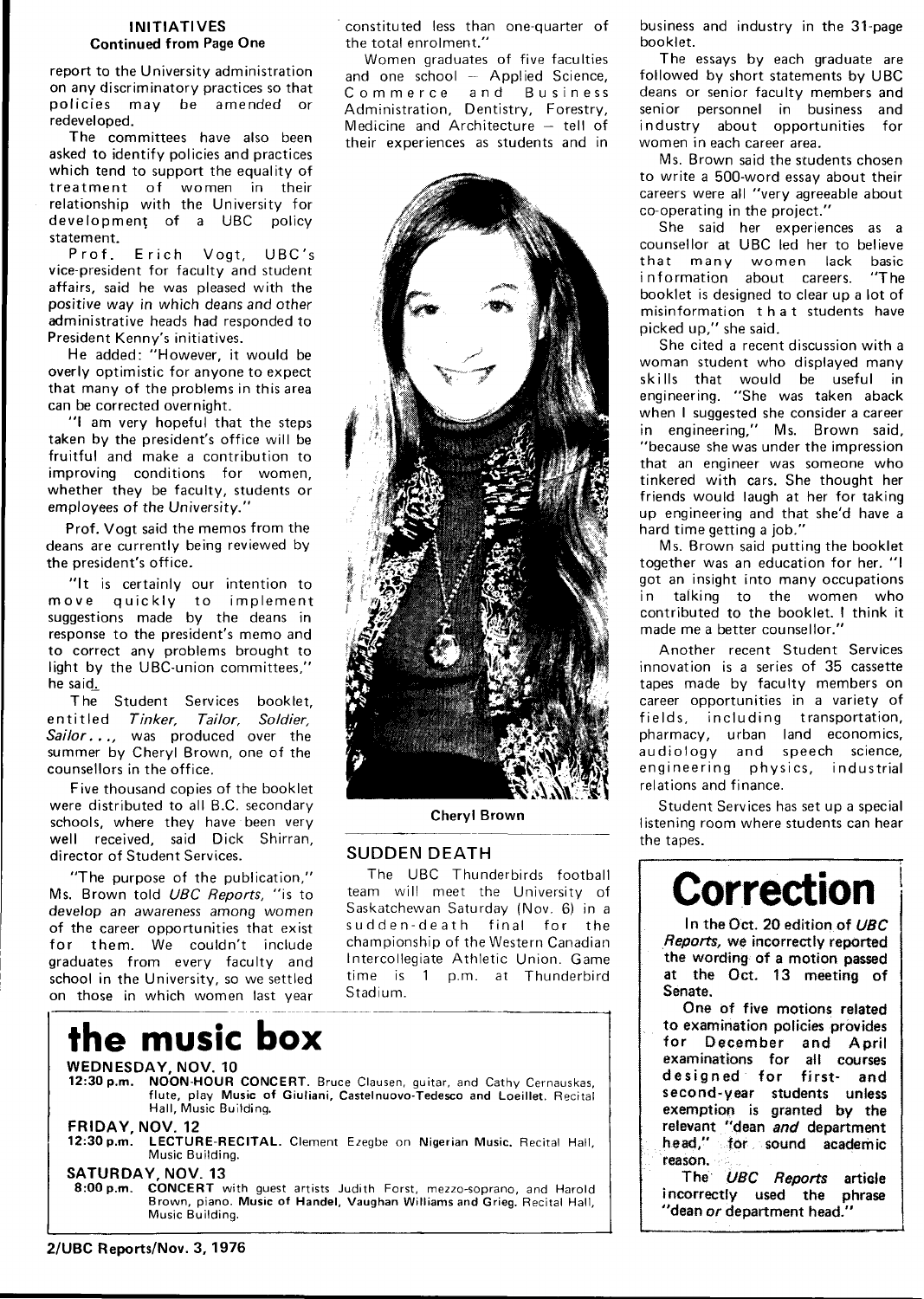### **Crane noise levels will be reduced**

UBC's Crane Library for the blind has received a bequest and a grant which will be used to purchase special recording booths to reduce the many acoustic problems that plague the library in Brock Hall.

A bequest of \$2,000 has been made to the library under the will of the late John H. Crane, the brother of Charles Crane, after whom the library is named. John Crane died on Feb. 2 this year.

A grant of \$2,000 has been made to the library by the Hamber Foundation of Vancouver.

Paul Thiele, head of the Crane Library, said the soundproof recording booths to be purchased with the funds would help to overcome noise problems encountered during the recording of textbooks and other materials for the use of blind students at UBC and elsewhere.

He said the chief sources of noise are low-flying aircraft and signals from the UBC Ham Radio Club, which occupies quarters in the same building.

He said John Crane was a long-time friend of the Crane Library. He visited the facility annually and made other financial gifts to the library during his lifetime.

Charles Crane was deaf and blind from the age of nine months. He nevertheless learned to read and talk and collected the world's largest private library of Braille volumes.

#### **LANDS Continued from Page One**

reported that those attending the forum wanted the lands left in their wilderness state. Some groups favored minimal development (picnic tables and rest room facilities) while others recommended playing fields and other recreational facilities on the periphery of the lands.

About two-thirds of the chairmen reported opposition to the expansion of the UBC campus onto the lands. Many groups felt UBC should provide for greater building density on the campus or construct new buildings above campus parking lots.

One group leader said the proximity of the undeveloped lands to the campus, "with its cultural and recreational facilities, the Botanical Garden and other things, make the complex of the park and the campus a much larger total entity than Stanley



**Dr. David Robitaille and Dr. Ted Aoki** 

## **Two at UBC aid assessments**

Two members of UBC's Faculty of Education are playing a major role in a province-wide learning assessment program that will have a significant impact on elementary and secondary school curricula and indicate directions for teacher education and professional development.

Dr. David Robitaille, a mathematics specialist, and Dr. Ted Aoki, a social studies specialist, are currently pilot testing examinations that will be administered on a province-wide basis in the spring of 1977 to more than 100,000 students in Grades 4, 8, and 12.

When the kinks have been ironed out of the tests, they will be sent to

Park in size and range of possibilities."

A member of the UEL study team told UBC Reports that another public forum was planned in late November when the team would reveal its recommendations for the future use of the lands.

Meanwhile, UBC's ad hoc Committee on the Future of the University Endowment Lands, established by President Douglas Kenny, is continuing its work on a report that will serve as the basis for a submission to the UEL project team.

The committee has been asked to report to President Kenny by Nov. 15. Friday (Nov. 5) is the last day for the submission of briefs to the UBC committee, which is chaired by Dean Peter Larkin, of the Faculty of Graduate Studies.

Briefs should be sent to the Graduate Studies office in the General Services Administration Building on campus.

the provincial Department of Education for distribution to teachers throughout the province.

When students have completed the tests, scoring and other data compilation will be carried out by B.C. Research, an applied research organization that has its headquarters on the UBC campus.

The data will then be analyzed by the two Faculty of Education specialists to determine the knowledge, skills and attitudes of the elementary and secondary school students.

Dr. Robitaille said the mathematics test would be concerned with numeracy — the mathematical equivalent of literacy. "We want to know if the existing curriculum equips students to handle basic mathematical concepts and enables them to solve various kinds of problems."

Dr. Aoki said student knowledge and performance in the social studies field would be the focus of the test he is preparing. "We also want to know how students view the world they live in."

Both teams are also conducting review panels in various B.C. locations to hear the views of teachers, students, school trustees and parents on the existing mathematics and social studies curricula.

The information resulting from the assessments will be used by the Department of Education to develop curricula at the provincial and local levels, indicate directions for teacher education and professional development, raise questions for educational research and indicate priorities for allocation of resources.